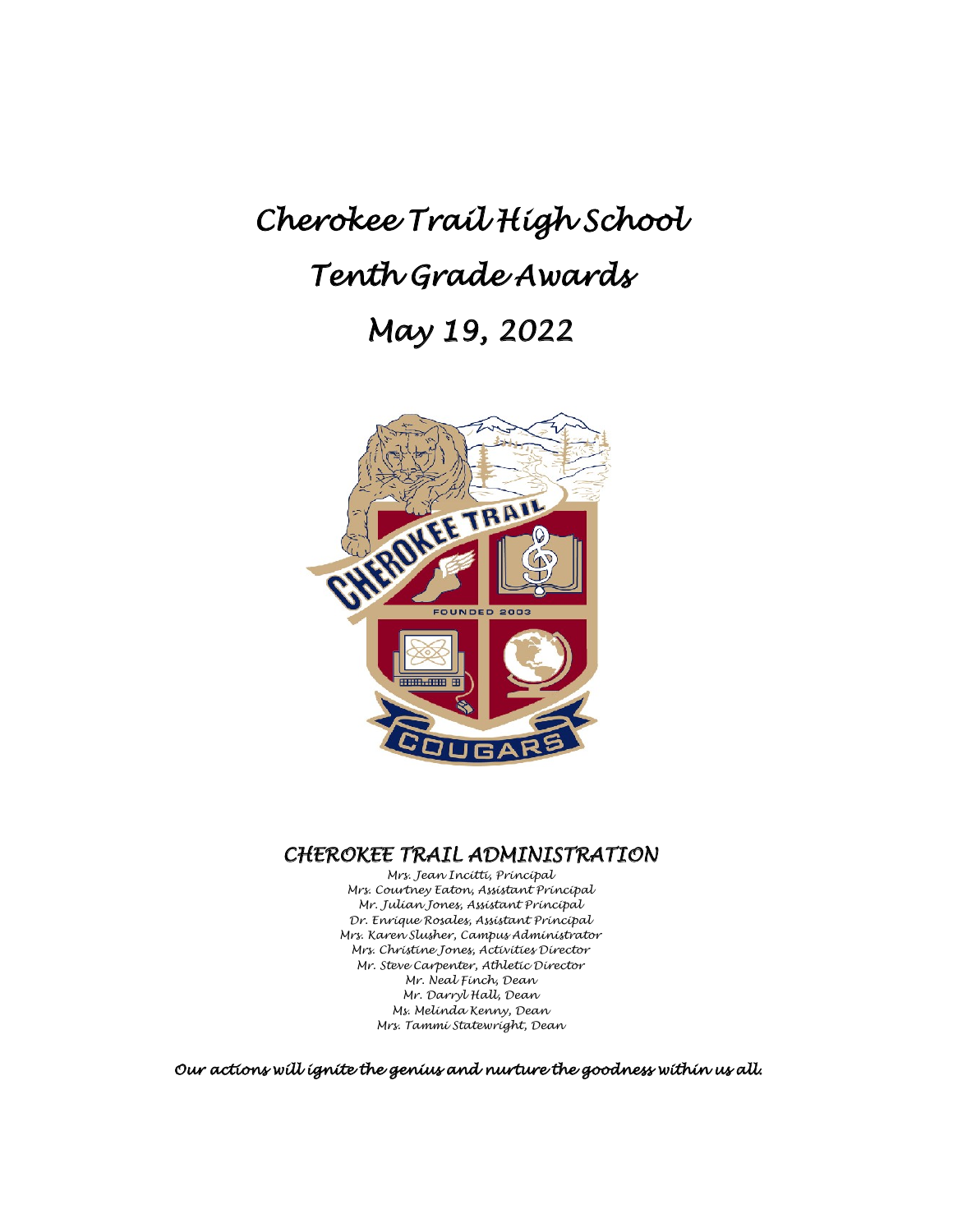#### **ONE DEPARTMENT AWARD**

MacKenzie Abbott Deaujza Alexander Megan Alexander Nathan Allen Amory Anchustegui Andrew Anderson Emely Aragonez Garcia Alexander Ashamalla Donovan Austin Braylon Bagby Jenis Baker TeArra Baker Jada Banks Miles Barela Estelle Beardall Jack Bell Sean Belzer Yosef Bennett Ishana Bhandari Alana Biosse Adrianna Bolden Macie Bruner Cassandra Bruning Matvey Bubalo Sofia Carbajal Peyton Castro Trinity Chuapoco John Clinton Aspen Congleton Ethan Conover Jace Coulthart North Countryman Alfredo Cubas Jr Elishba Dean Elliott DeJournett Tristan DeLong-Becker Keira DeSloover Theodora Dinescu Madison Doan Eesha Donepudi Ronan Donohue Wyatt Dragon Braydon Dunne Kyra Merci Durham Jay Everhart Kathryn Farnham Ziarra Gaiter Ryanne George Joseph George Ruge Nidhi Gokidi Bailey Green Elizabeth Greer Rachel Gruber Devon Haapakoski

Madelene Hacker Zoe Hall Sanaai Hancock Jayla Harvey Sterling Hatch IV Marcus Hawkins Andre Hill Seth Hilliard Alexah Hiltz Hamza H'mimy Taylor Hodges Kyle Hoffman Katelyn Howells Braeden Hughes Kyla Huynh Brinlee Ivester Chloe Jachowicz Olivia Jean Sarah Johansen Kayleigh Jones Sirisha Karikati Charles Keating Sabrina Kennedy Muhammad Khurram Aiden Kieckhafer Jesse Kiedrowski Ashley Kim Lia Kim Harshita Konda Lucas Krause Addison Krei Paige Kyle Brandon Lang McKay Larsen Samantha Laurie Sebastian Le Joshua Leaf Tricia Lee Billen Lemma Alexander Likness Samuel Lilgerose Alessa Louie Kaliyanah Louis Payton Lourenco Bailey Lowell Aspen Lukasezck Georgia Lybarger Rishab Malik Sierra Martin Ashlee Mata Barrera Ella McAnally Braelyn McCafferty Sophia McDonnell Alexander McNeil

Alexander Megill Evan Moody Marina Morcos Shayna Moss Alondra Murguia Jimenez Seunghee Oh Sierra-Kay Okimoto Brooklyn Olsen Aajalani Patacsil W. Hunter Peffer Thanh Nhan Pham Miles Philson Yahaira Poblano Dallin Pratt Owen Pritchard Lily Quach Justine Quisling Jordan Ramirez Abigail Reece Jonathan Reite Hayden Ritthaler Kate Rollie Charlotte Roux Jack Ryan Sneha Sangameswaran Emily Schwab Ethan Schwartz Jessica Sellyei Madeline Senkus Austin Sherman Naomita Situmeang Brady Smith Hailey Smith Hannah Snyder Kiana Sparrow Lillian Tann Kat Taylor Mohamed Thiam Tyler Tiffany Brayden Tortorelli Emma Tran Isabella Umland Olivia Underwood Leslie Vera Gabrielle Vigneault Braden Vincent Micah Wilkerson Abigail Williford Madison Winegarden Ian Wingler Abby Wonder Zakai Yardeny Rong Ye Alexis Zubowicz